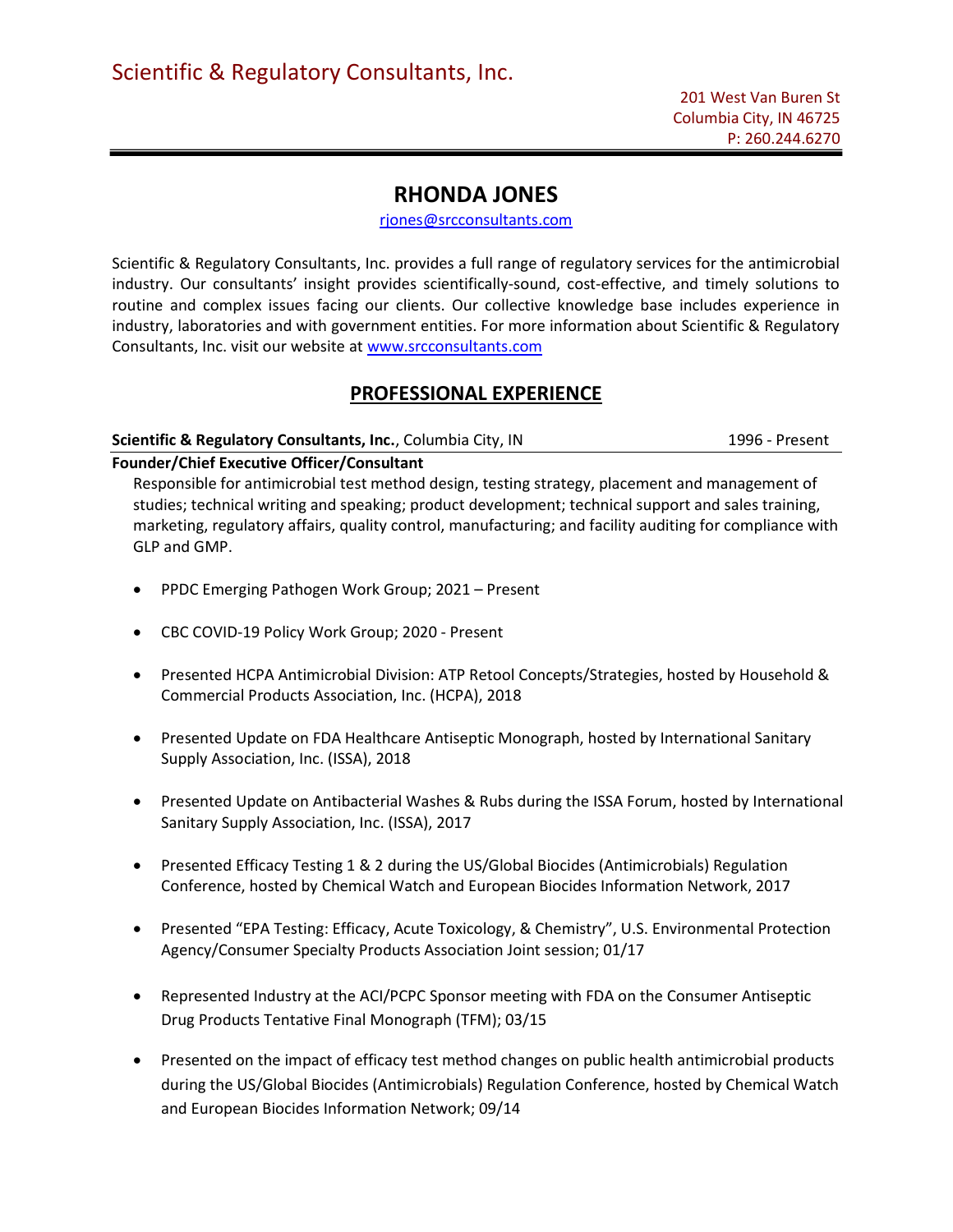- Responder for Industry at the FDA NDAC on the Healthcare Antiseptic Drug Products TFM Meeting; 09/14
- Co-Authored industry briefing materials for the FDA NDAC Meeting on the Healthcare Antiseptic Drug Products TFM; 08/14
- Co-Authored industry response to FDA for the Consumer Tentative Final Monograph; 06/14
- Household & Commercial Products Association (HCPA), Antimicrobial Division Board of Directors; 2004 - present.
- HCPA Antimicrobial Division Program Committee Chairperson; 1997 Present
- American Journal of Infection Control Reviewer; 2005 Present
- Member of Antimicrobial Coalition, a joint workgroup of American Cleaning Institute and Personal Care Product Council members formed to work with FDA on antiseptic monographs; 1994 – Present
- Author and participant ASTM E35.15 methods:
	- Burnside, D.M., Jones, R. "2018 Update on EPA 810 Efficacy Guidelines". 2018
	- Jones, R. ASTM: E2315-03 Standard Guide for Assessment of Antimicrobial Activity using a Time-Kill procedure; 2003, 2015 Revision underway
	- Jones, R. American Society for Testing and Materials: E1174-00 Standard Test Method for Evaluation of Health Care Personnel and Consumer Handwash Formulation. Annual Book of Standards, Vol. 11.05
	- Czechowski, M., Jones, R. ASTM E1427-00 Standard Guide for Selecting Test Methods to Determine the Effectiveness of Antimicrobial Agents and Other Chemicals for the Prevention, Inactivation and Removal of Biofilm. Annual Book of Standards, Vol. 11.05

# Ecolab, Inc. (formerly Huntington Laboratories, Inc.), Huntington, IN 1991 - 1996

Microbiology Department Manager (1991 – 1996)

- Managed quality control, research and development
- Responsible for: test method design, product development, technical sales support, marketing, regulatory affairs, manufacturing, author/review sales literature, extensive participation in industry association and laboratory compliance with GMP, GCP, and GLP regulations
- Coordinated contract laboratory ventures including: design of studies, protocols, reports, audits, problem solving, and administration of \$1.8 million dollar request budget
- Study Monitor for 50 contract studies and Study Director for 83 internal studies; 1995
- Co-authored The Soap and Detergent Association and Cosmetic, Toiletry, and Fragrance Association's response to proposed FDA Monograph. Sole author of corporate responses
- Participated in the Canadian General Standards Board revision of Canadian regulations, establishing the effectiveness requirements for regulated products
- Participated in the Consumer Specialty Products Association development and implementation of the Council for Antimicrobial Quality Laboratory Accreditation Program
- Prepared Huntington Laboratories for accreditation; awarded in 1994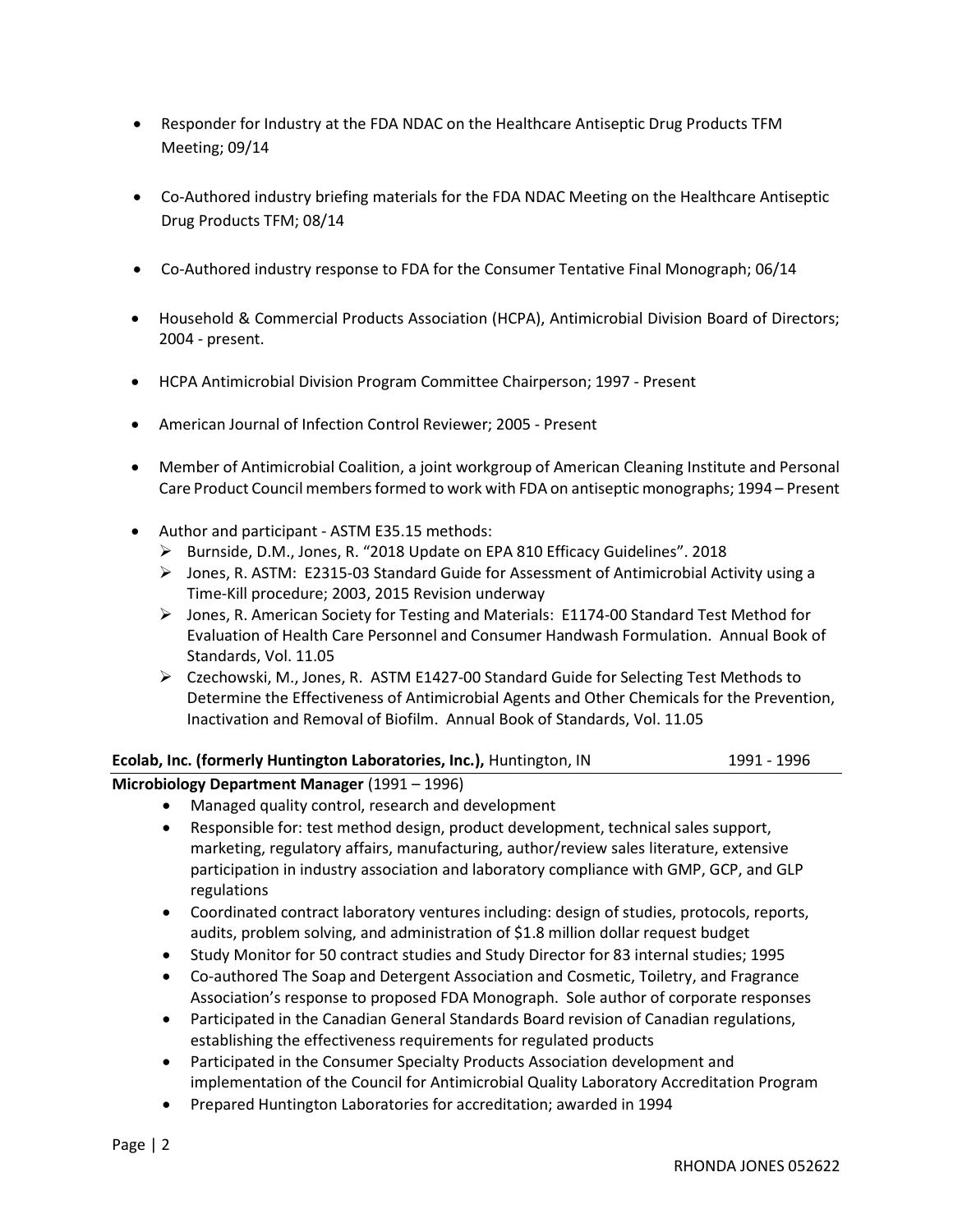- Designed studies to create unique effectiveness claims for healthcare products
- Chaired corporate interdepartmental teams to develop and commercialize new products

Purdue Cancer Center, Purdue University, West Lafayette, IN 1989 - 1990 - 1990

### Laboratory Director

- Contract Manager, Cell Culture Facility and National Cancer Institute initial drug-screening program
- Responsible for: production of monoclonal antibodies, supervision of technical projects, budget, monthly billing, grant/technical writing, staff/facility management, internal sales, and marketing
- Implemented new fee structure, marketing and billing programs, which resulted in a balanced budget
- Implemented and performed custom monoclonal antibody production service, including the design and setup of a new laboratory, resulting in a 30% revenue increase

| <b>American Monitor Corporation</b> , Indianapolis, IN | 1986 - 1989 |
|--------------------------------------------------------|-------------|
|                                                        |             |

# Laboratory Manager

- Supervised laboratory staff, animal antibody production facilities, grants, and budget
- Responsible for: Nuclear Regulatory Commission and USDA facility audits
- Co-developed 16 "In-vitro" Diagnostic Immunoassays for drugs-of-abuse and therapeutic drugs
- Established and Chaired Animal Welfare Committee
- Co-authored and managed multiple product development grants totaling \$2 million

#### Indiana University Medical Center, Indianapolis, IN 1985 - 1986

Senior Research Technician

- Responsible for: production of cell lines for clinical diagnosis of Chlamydia, conduct of multiple types of immunoassays, microscopy, mass production of bacterial reagents for test methods, handling, diagnosis, and reporting of infections clinical specimens
- Conducted research on the epidemiology of Chlamydia trachomatis
- Monitored dual field trials of new instrumentation to diagnose Neisseria gonorrhea

# EDUCATION

B.S. in Microbiology, Indiana University, Bloomington, IN; 1985 Master's Degree in Biology, 13 hours completed, Butler University, Indianapolis, IN; 1986-1988 Laboratory Animal Technician Certification American Assoc. for Laboratory Animal Sciences; 1990 Registered Microbiologist, Consumer Products and Quality Assurance Microbiology, National Registry of Microbiologist; 1992

# PROFESSIONAL AFFILIATIONS & CERTIFICATIONS

American Association of Textile Chemists & Colorists (AATCC) Association for Professionals in Infection Control and Epidemiology (APIC) American Society for Testing and Materials (ASTM) Award of Appreciation; Committee E-35 on Pesticides; 10/21, 04/01, 04/98 American Society for Microbiology (ASM) Association of Perioperative Registered Nurses Household & Commercial Products Association (HCPA) Regulatory Affairs Professional Society (RAPS) Volunteer Recognition Award; 12/07, Society of Quality Assurance (SQA)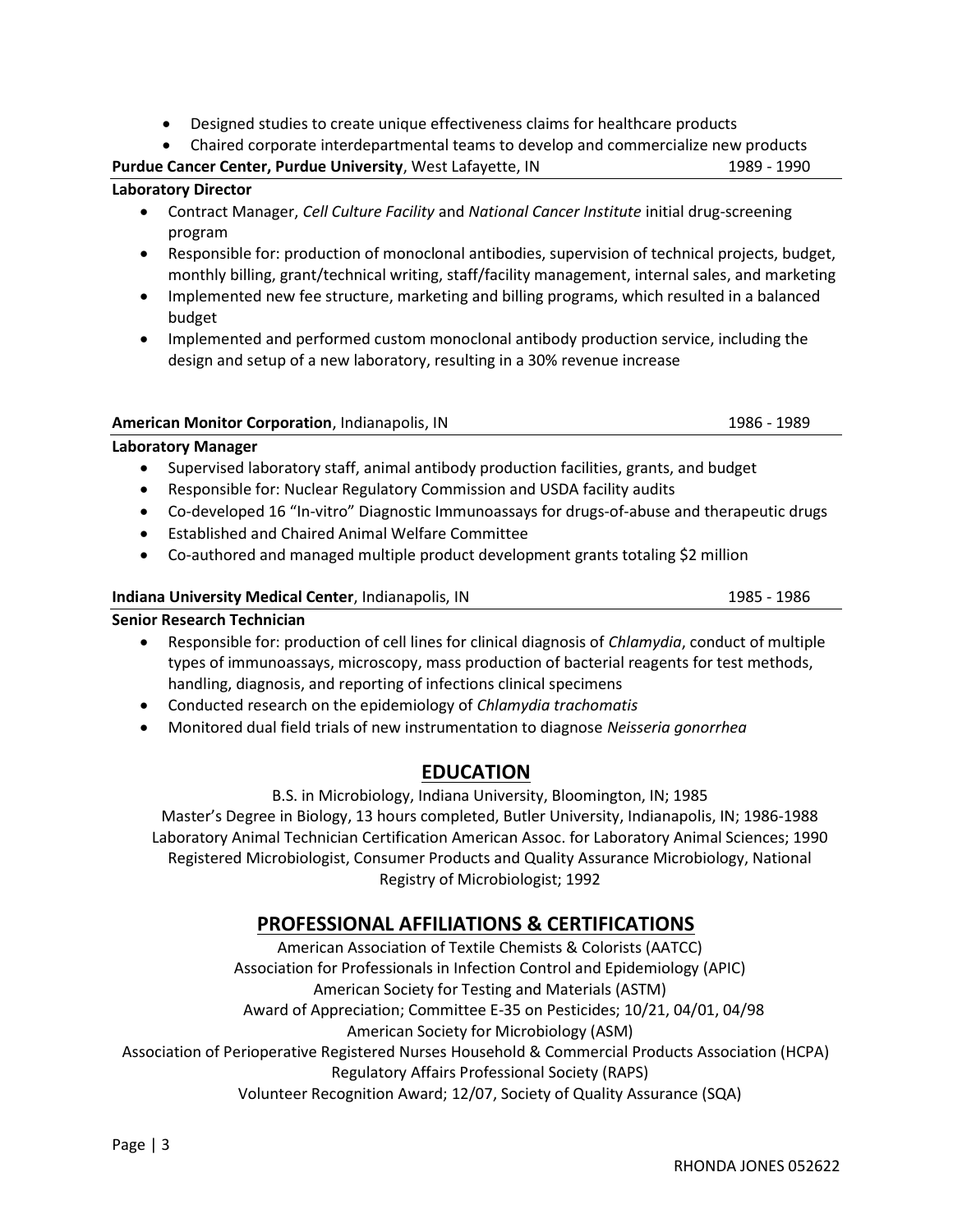# CORPORATE PROFESSIONAL AFFILIATIONS

British Chemicals Association (BCA) (Formerly BACS) Center for Biocide Chemistries (CBC) Household & Commercial Products Association (HCPA) International Sanitary Supply Association (ISSA) Personal Care Products Council (PCPC)

# PROFESSIONAL DEVELOPMENT

### U.S. Environmental Protection Agency (EPA)

 Pesticide Program Dialogue Committee (PPDC) Spring Meeting; 05/22 COVID-19: Evaluating Aerosol Treatment Technologies; 02/22 IPM Approaches for Health Care Facilities; 09/21 COVID-19: Aerosol Treatment Devices & Ozone Disinfection - Emergency Response; 08/21 COVID-19: Electrostatic Sprayers and Foggers for Disinfectant Application; 07/21 Reducing Environmental Exposure to SARS-CoV-2: An Overview of Findings; 06/21 COVID-19: Cleaning & Disinfecting of PPE for Effective Reuse; 04/21 COVID-19: UV-C Devices and Methods for Surface Disinfection; 01/21 Proper Cleaning and Disinfecting Protocols for Learning Environments; 10/20 Tick Threats and Controls – A Panel Discussion for Camp & Recreational Land Managers; 07/20 Assessing Risks to Bees from Pesticides; 07/20 Designing and Conducting Bee Studies; 07/20 EPA Expands Research on COVID-19 in the Environment; 05/20 EPA OECD Method Equivalency Work Group Co-Chair; 2019 – Present EPA Expands Research on COVID-19 in the Environment; 05/20 UDM Salmonella Collaborative briefing; 07/19 EPA's Proposed Guidelines for Efficacy Testing of Certain Flea and Tick Pet Products; 05/19 Twelfth Antimicrobial workshop; 06/18 Listening Session on ATP; 06/18 EPA/CSPA Information Sharing Session; 06/17 Introduction to Down-the-Drain Assessment for Antimicrobial Pesticides; 10/16 Antimicrobial Data Requirements 40 CFR Part 158, Subpart W: Introduction and Overview; 07/16 Mammalian Toxicology Data Requirements for Antimicrobial Pesticides; 07/16 Antimicrobials Used in Cooling Water Systems; 08/16 Technologies for Legionella Control: Scientific Literature Review; 10/15 Disinfection Hierarchy Stakeholder Workshop; 10/15 Eleventh Antimicrobial Workshop; 03/15 EPA BEAD Technical Workshops; 02/14; 2012 (OECD, TB, QPM) (Presenter); 2011(UDM) National Meeting on the Regulation of Antimicrobial Pesticide Workshops; 2012, 2009, 2007, 2005, 2003, 2001, 2000, 1999, 1998, 1997 Scientific Advisory Panel Meeting; 2009 (prions), 2007 (anthrax), 1997 (HBV, treated articles) EPA/CSPA Stakeholder Meetings 2000 - Present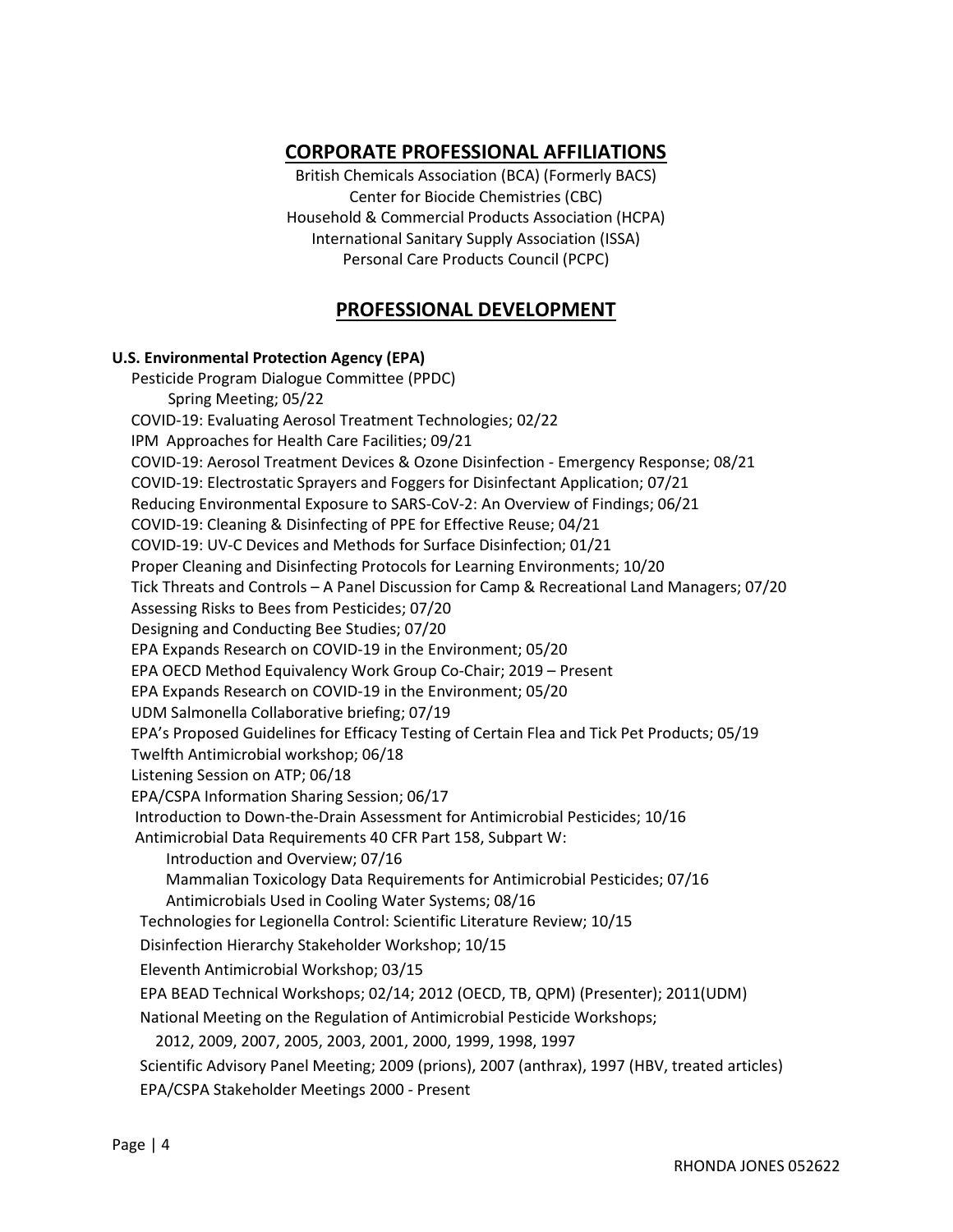EPA/Industry Anthrax Technical Workgroup, Industry Chair; 2002 Interagency Working Group – Anthrax Decontamination; 2002 EPA/OECD Efficacy Harmonization Workshop; 2002 (Presenter)

# California Department of Pesticide Regulation (CDPR)

PREC - Disinfectants and Emerging Viral Pathogens; 03/21 California Prop 65 Update; 11/12 Meeting with Director Ann Pritchard on behalf of CSPA; 2011

# U.S. Food and Drug Administration (FDA)

 OTC Monograph Reform: Overview of Draft Guidance for Formal Meetings; 03/22 OTC Monograph Reform: Deemed Final Orders; 12/21 Gowns and Other Apparel for Use by Healthcare Personnel; 09/20 How to Conduct Effective Quality Audits; 04/17 CDER Microbiology Issues; A Deeper Dive; 03/17 Regulatory Education for Industry (REdI); Focus on cGMPs & FDA Inspections; 07/15 Nonprescription Drugs Advisory Committee Meeting – Topical Healthcare Antiseptic Products; Industry Expert; 09/14 Biofilms, Medical Devices and Anti-Biofilm Technology – Challenges and Opportunities; 02/14 Food, Drug & Device Facility Inspections: Lessons from FDA, the Minnesota Department of Agriculture, and Industry Teleconference; 11/12 Preparing Electronic Drug Establishment Registration and Drug Listing Submissions; 05/09 510(k) – Essentials of Gaining FDA Marketing Clearance; Bannick Consulting, LLC.; 03/09 FDA NDAC Meeting-Consumer Antiseptic Testing; 11/08, 10/05 FDA NDAC Meeting-Healthcare Antiseptic Drug Products; 2005, 1998 FDA Stakeholders Mtg., Efficacy Requirements for Topical Antimicrobial Skincare Products; 2000 FDA Stakeholders Mtg., Hand Sanitizers; 1999 Joint Meeting of Non-Prescription and Anti-Infective Drugs Advisory Committee Meeting; 1997 – Bacterial Resistance

# Health Canada Therapeutic Product Directorate

 Invited expert at "Revision of the Guidance Document: Disinfectant Drugs"; 2012. TPD-CCSPA Bilateral Meetings, 2012, 2011, 2009, 2008 TPD Registration Workshop, 2003

# Health Canada Pest Management Regulatory Agency (PMRA)

RPC PMRA Notification Non-Notification; 10/12

# American Bar Association – Committee on Pesticides, Chemical Regulations, and Right-To-Know

Antimicrobial Pesticides-Regulation of Innovative and Unique Products; 05/04

# American Chemistry Council

U.S. EPA/Biocides Panel Legionella Work Group Liaison; 2017 – Present Biocides Panel Legionella Work Group member; 2016 - Present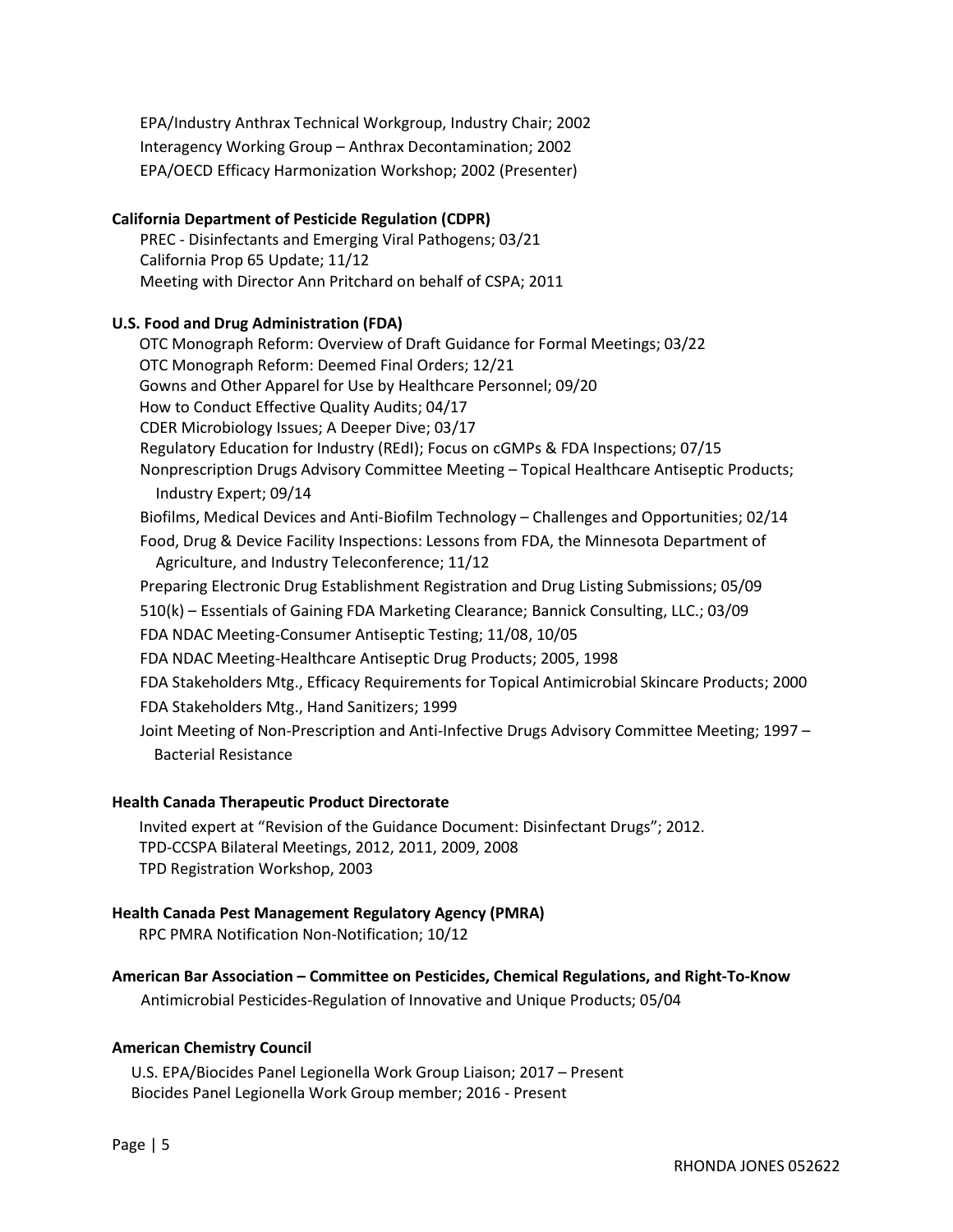Biocides Panel Meeting; 11/19, 01/19, 03/18, 01/18

#### American Cleaning Institute

FDA-ACI/PCPC Sponsor Meeting – Consumer Antiseptic Products TFM; 03/15 PCPC-ACI Topical Antimicrobial Coalition Meeting; 05/14 ACI Friday Forum with Jessica Rich and James Kohm (FTC); 12/13

#### American College of Toxicology

The Introduction and Application of GLP Regulations; 05/19

#### American Society for Testing & Materials (ASTM)

ASTM E35.15 Fall Meetings; 10/21, 10/18, 10/17, 10/14; 10/12, 10/09, 10/06, 10/05, 10/04 ASTM E35.15 Spring Meeting; 04/22, 04/19; 04/17, 04/16, 04/15, 04/13, 04/10, 04/09, 04/06 Symposium "Over-the-Counter Topicals: Assessing the need for testing and label claims against viruses"; 10/04

#### Association for Professionals in Infection Control and Epidemiology (APIC)

What Infection Preventionists Need to know about Ebola Preparations; 08/14 Role of surfaces in the transmission of emerging healthcare-associated pathogens; 02/12 APIC Annual Educational Conference & International Meeting; 07/10 The Latest from the Centers for Disease Control & Prevention of Clostridium Difficile; 12/08 Clostridium Difficile; A Call to Action; 11/08

#### Association for Professionals in Infection Control and Epidemiology (APIC) - Indiana

Practical Statistical Analysis of Healthcare Data – "Giving Meaning to Numbers"

#### Association of Official Analytical Chemists (AOAC)

AOAC Committee M, Liaison to CSPA; 2007-2012 AOAC Committee H Expert Review Panel; 2004-2006 Annual Meetings; 2012, 2011, 2010, 2009, 2008, 2007, 2006, 2005, 2004

#### Bergeson & Campbell, P.C.

 FIFRA Hot Topics in Pesticide, Biocides, and Other Agricultural Chemicals Regulation and Litigation; 04/19 Emerging Ingredient Disclosure Requirements and Confidential Business Information; 10/18

#### Canadian Consumer Specialty Products Association (CCSPA)

Regulated Products Committee (RPC) Meeting; 09/21 CCSPA/Health Canada Member Workshop; 03/21 CCSPA/TPD Bilateral meeting; 2012, 2011, 2009, 2008 CCSPA/TPD Education Forum on Registration of Disinfectants and Sanitizers; 11/09, 11/03

#### Center for Disease Control (CDC)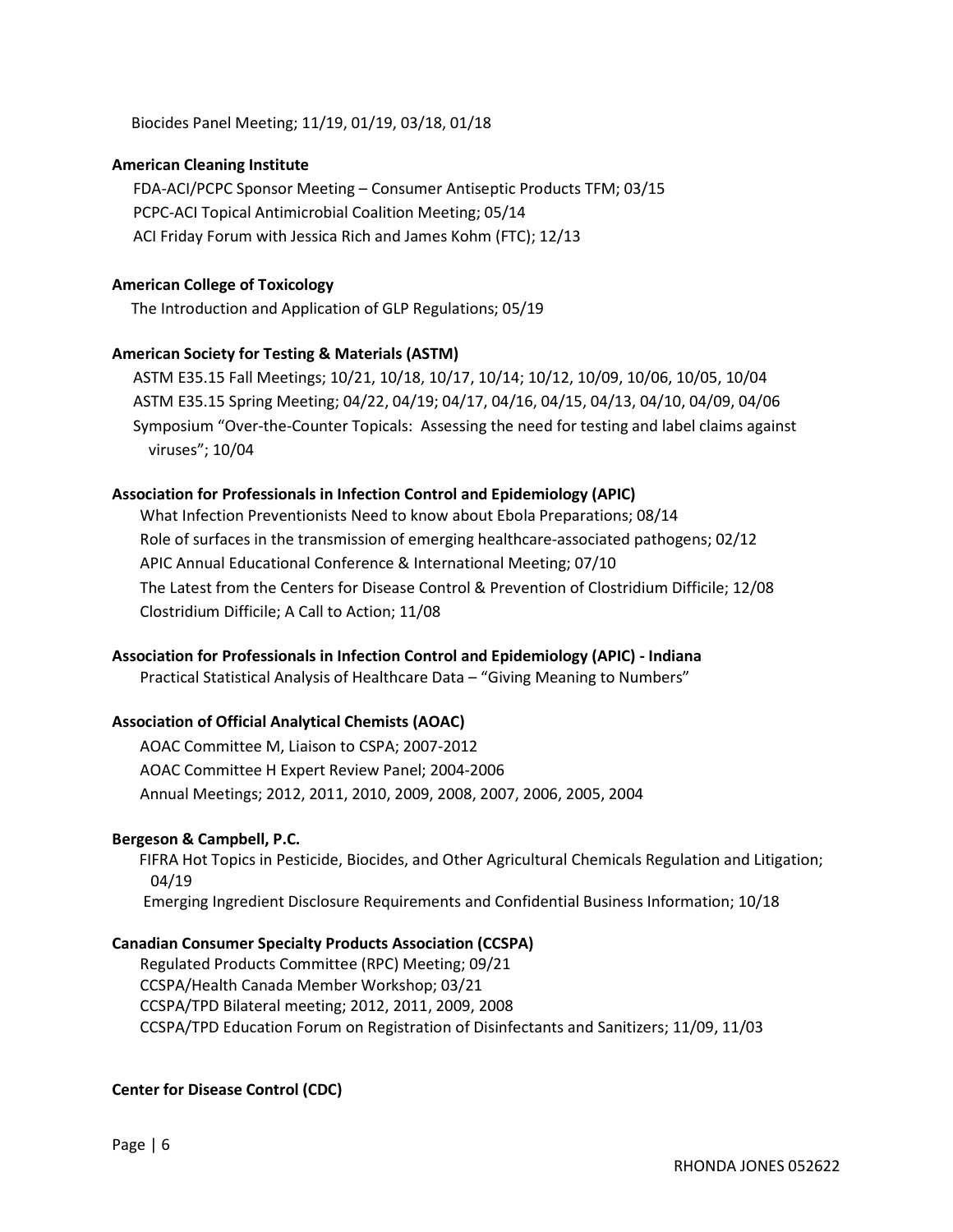When to Clean, When to Disinfect, and What Science Says about SARS-CoV-2 on surfaces; 04/21

#### Chemical Watch

 Lessons learnt from US antimicrobials enforcement during Covid; 02/22 Understanding Biocides Regulations in the US; 11/21

#### Compliance4All

 Validation and Use of Excel Spreadsheets in FDA Regulated Environments; 02/19 Analytical Method Validation Under Good Laboratory Practices – GLP's; 02/18 Excel Spreadsheets – Step by Step Instructions for Compliance; 05/17 21 CFR Part 11 – Compliance for Electronic Records and Signatures; 04/17

#### Compliance Online

Navigating the New FDA World of Combination Products; 06/11 Objectionable Microorganisms: Considering the Risk; 06/09

#### Dan Tholen Statistical Consulting

Training in Introductory Statistics; 09/03

#### ECG, Inc.

Convince Me: Persuasion and Negotiation Training; 08/18

#### Ecolab

Get the FAQs: Disinfectants in the Fight Against COVID-19; 04/20

#### Environmental Law Institute/John Hopkins University

Toxicity Testing: Opportunities and Challenges in Minimizing the Use of Animals; 04/20

#### Executive Conferences

USP 61/62 Microbiological Enumeration & Examination of Non-Sterile Products – Understanding the Current Standards for the Revised USP and Harmonized EP Microorganisms; 10/21 Validation and Performance Testing of Antimicrobial Technologies; 06/09

#### FDA News

 Communicating Directly with Consumers on Social Media: What You Must Know About FDA and FTC Ad and Promo Rules; 04/22 Writing Effective SOPs; 04/17 Promotion of Drugs, Devices and Biologics Using Social Media; 02/17 Form 483 and Warning Letter Responses; 12/16 Preparing for an FDA Preapproval Inspection; 11/16 Spreadsheet Validation 2016; Tools and techniques to Meet FDA Requirements; 08/16

#### FDC Services LLC

Page | 7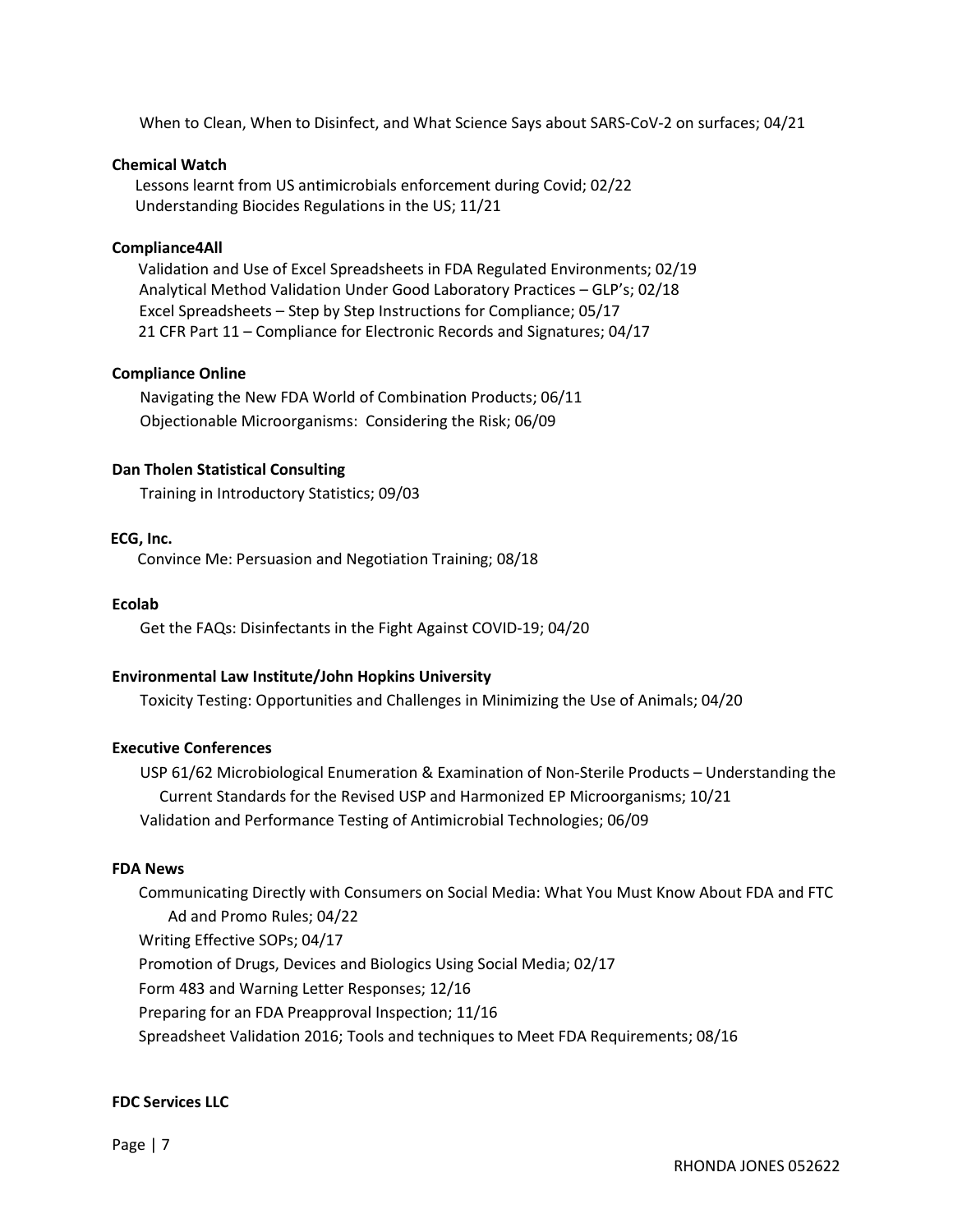CGMP/QSR Training Program; 06/08

#### Gladieux Consulting

 Better Business Writing; Add Power to Your Words at Work; 05/18 Powerful Presentation & Verbal Communication Skills; 05/09 What Your Words Say About You and Your Team: Business Writing; 04/09 Better Business Writing/Documentation; 05/06 Powerful Presentation Skills; 08/02 Better Business Writing; 08/02 Time Management; 08/02

#### Global Compliance Panel

Meeting FDA requirements for OTC Drug Labeling; 12/13

#### Global Leadership Network

Global Leadership Summit; 08/21, 08/20, 08/19, 08/18

#### Green Mountain Quality Assurance

Reviewing Electronic Data and Audit Trails; 03/18

#### Household & Commercial Products Association (HCPA)

 HCPA COVID-19 Work Group Co-Chair; 2020 – Present Antimicrobial Division Board Member, 2004 - Present EPA/CSPA Stakeholder Meetings 2000 – Present 2021 Pesticide Regulation, Part 3: Hot Topics in the Post COVID World; 10/21 2021 Pesticide Regulation, Part 2: Navigating the 25b and State Pesticide Registration Map; 10/21 2021 Pesticide Regulation, Part 1: Devices; 10/21The impact of the Covid-19 pandemic on the biocides industry; 07/20 Are you asking what ingredients need to be shared online and on your label, and when?; 03/19 Changes to the Notice of Decision to Register Pesticide Products; 01/19 Discover the New Consumer Product Ingredients Dictionary; 11/17 California Pesticide Registration Course & Boot Camp; 09/17 PROP 65 Webinar: California's Right to Know Law: Complying with new Warning and Labeling Requirements: Are You Ready?; 10/16 Fundamentals of Surfactant Types; 10/12 What Is a Misbranded Product?; 10/10 To amend or not to amend? Will someone please explain PRN 98-10 to me!; 10/09 AOCS/CSPA New Horizons "Changing Strategies in Changing Times"; 09/04 CSPA Antimicrobial Efficacy Group Meeting and Tour of EPA BEAD Lab; 2003 Antimicrobial Division, Program Chairperson; 1997 - Present Program Titles: "IMPACT 2022"; Mid-Year Meeting 2022  $\triangleright$  "XPAND 2021"; Annual Meeting 2021 "IMPACT 2021"; Mid-Year Meeting 2021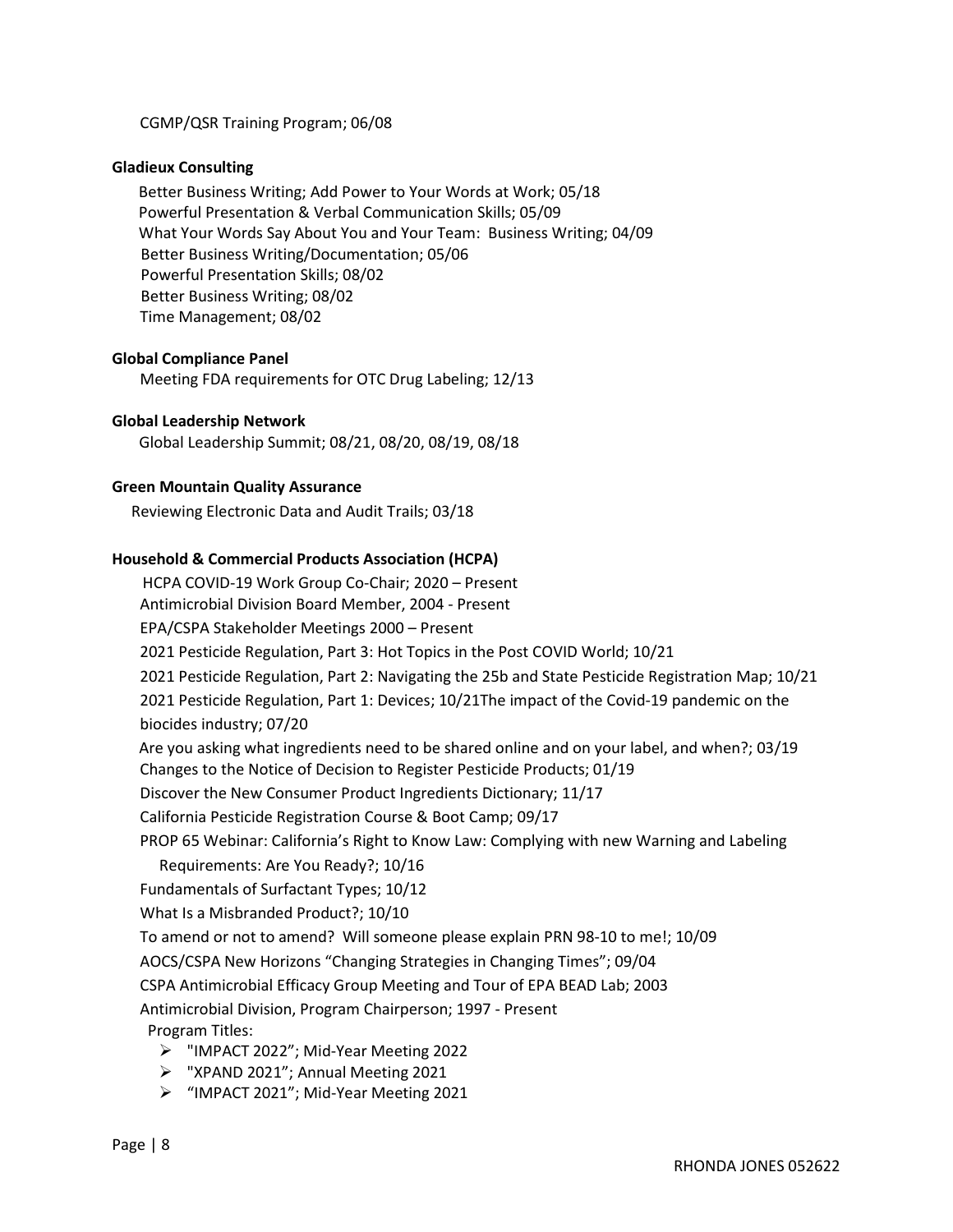- $\triangleright$  "XPAND 2020"; Annual Meeting 2020
- "XPAND 2019"; Annual Meeting 2019
- "XPAND 2018"; Annual Meeting 2018
- "Ingredient Disclosure for Antimicrobials"; Annual Meeting 2017
- "Antimicrobial Post Registration Responsibilities"; Mid-Year Meeting 2017
- $\triangleright$  "Infection Prevention: Learnings from Occupational Exposure & Emerging Pathogens"; Annual Meeting 2016
- "Strides in eRegistration: State & Federal Update"; Mid-Year Meeting 2016
- "The Future of Disinfectant Efficacy Testing"; Annual Meeting 2015
- $\triangleright$  "The Use of Antimicrobials in Food Safety"; Mid-Year Meeting 2015
- "Pesticidal Devices: The New Frontier"; Annual Meeting 2014
- "U.S. EPA Updates"; Mid-Year Meeting 2014
- $\triangleright$  "OPP Update & A Look at the Future-Electronic Submissions"; Annual Meeting 2013
- $\triangleright$  "The Evolving landscape of Importing/Exporting Conventional and Antimicrobial Pesticides"; Mid-Year Meeting 2013
- $\triangleright$  "Antimicrobial Efficacy Testing: The good, the bad & the ugly"; Annual Meeting, 2012
- $\triangleright$  "Decoding the mystery of DCI's and their Data requirements"; Mid-Year Meeting, 2012
- "Advances in Antimicrobial Efficacy Testing", Mid-Year Meeting; 2011
- $\triangleright$  "Advances in Antimicrobial Technology", Annual Meeting; 2010
- "The Role of Antimicrobials in Protecting Public Health"; Mid-Year Meeting; 2010
- $\triangleright$  "Shaping the Public Debate: How and Why Government., Media and NGOs Bring Issues to the Forefront", Annual Meeting; 2009
- Emerging Pathogens, Disinfection and Cleaning Effectiveness"; Mid-Year Meeting; 2009
- "The Art & Science of Enforcement", Annual Meeting; 2008
- "Antimicrobial & Pesticide Regulatory Update", Mid-Year Meeting; 2008
- $\triangleright$  "The Antimicrobial Industry: Benefits and Challenges", Annual Meeting; 2007
- "Update on State Registrations: Trends, Enforcement, and Responsibilities"; Mid-Year; 2007
- $\triangleright$  "Nanotechnology: Emerging Innovation and Scientific Challenge"; Annual Meeting; 2006
- "Disaster Response", Mid-Year Meeting; 2006
- "Global Regulatory Initiatives", Annual Meeting; 2005
- "Green Chemistry and Sustainable Development", Mid-Year Meeting; 2005
- > "Mold Remediation & Cleaning Strategies", Annual Meeting; 2004

#### Indiana Medical Device

How to Develop a Policy and Procedures for Managing FDA Inspections

The FDA 510k Process

Prepare Your Quality System/Audit Program to Withstand FDA GMP's, EC Medical Device Directive, and International Regulation

#### Indiana University – Purdue University – Fort Wayne (IPFW)

Professionalism and Etiquette for Business; 10/17 The Building Blocks of Effective Messages; 08/17

#### Infection Control Today

 Balancing Surface Disinfecting & Compatibility in healthcare Today; 05/19 Environmental Hygiene: Proper Practice for Improved Efficacy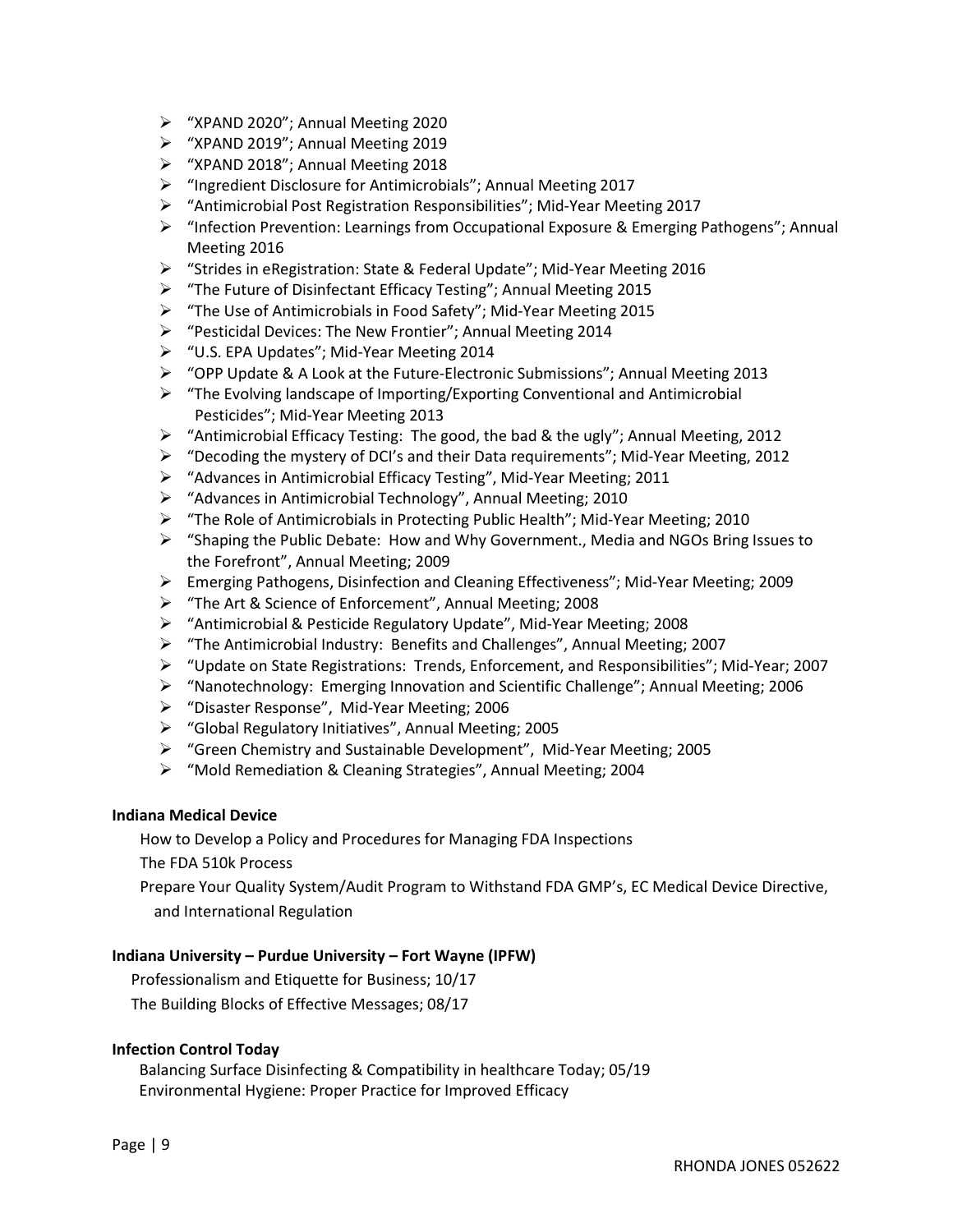#### Institute for In Vitro Sciences (IIVS)

 An In Vitro Ocular Hazard Testing Strategy for EPA Registered Antimicrobial Cleaning Products; 11/12

#### International Association for Food Protection

Practical Applications of Microbial Modeling; 11/17 Overview of the Safe Food for Canadians Act: CFIA Food Safety Regulatory Modernization; 11/13

#### International Sanitary Supply Association, Inc (ISSA)

Antimicrobial Workshop; 03/21, 04/21

#### The International Center

Understanding Japanese Business Culture; 02/13

#### The Jackson Laboratory

Understanding the Landscape of the Skim Microbiome and Potential Applications for Personal Care Products; 06/17

#### Lewis Way Leadership Development

Communication and Public Speaking; 09/21 Diversity Training; 07/20

#### M4 Global Consulting LLC

Mexican Chemical Regulation; 08/20

#### The Microbiology Network

Microbiological Laboratory Investigations; 08/12 Review of Microbiological Involvement in Product Recalls; 02/12 Topics in Pharmaceutical Microbiology, 08/10

#### Montana State University, The Center for Biofilm Engineering

 Anti-Biofilm Technologies: Pathways to Product Development; 02/22 Beneficial Biofilms Workshop; 01/17 Anti-Biofilm Technologies: Pathways to Product Development; 02/15

#### National Institute of Health

Development of Topical Microbicides: Bactericides and Virucides

#### National Training Seminars

 8 Steps for Highly Effective Negotiation; Letting the Other Person Have Your Way; 04/15 How to Manage Priorities & Time; 08/13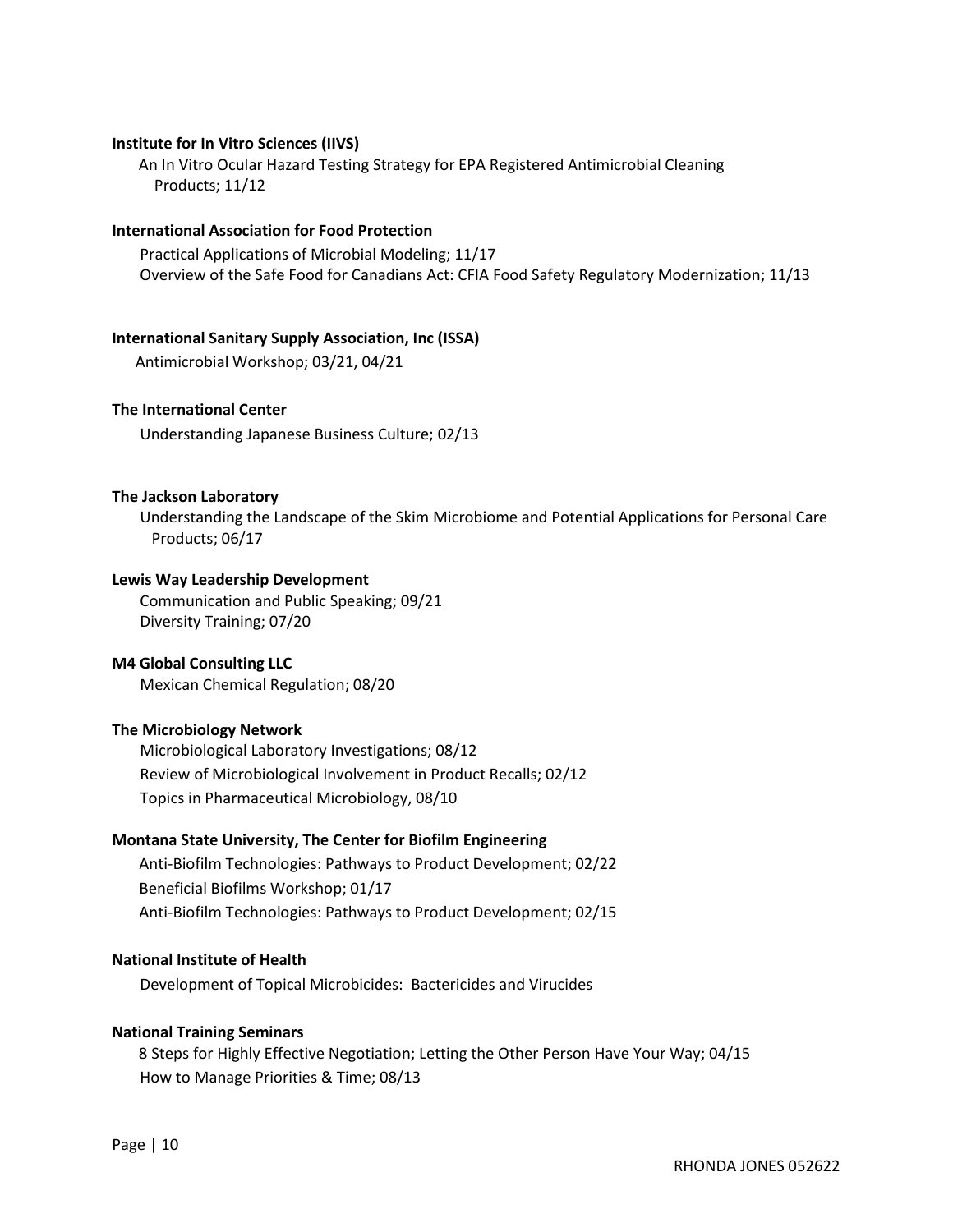#### **OECD**

 Joint EPA-EWG OECD Steering Committee Meeting on International OECD Method Adoption; 11/19 Joint Meeting of The Chemicals Committee and The Working Party on Chemicals, Pesticides and Biotechnology; 10/17

Test Guidelines Programme – Biocides Programme; Meeting of Experts and Regulators for Test Guidelines on Microbicides Efficacy, Paris; 09/11

#### Personal Care Products Council (PCPC)

The Skin Microbiome – Chances and Challenges; 09/20 2017 Science Symposium "Microbiology Workshop; Topics in Applied Microbiology"; 10/17 GMPs 2014: A Business Decision to Ensure Quality; 12/13 Disruption and Personal Care Products – Science and Regulatory Developments; 07/10 Purified Water System Monitoring; 06/09 Dermal Sensitization Risk Assessment – The QRA; 02/09 CTFA Quality Assurance Committee Workshop; 09/03 Quality Assurance and GMPs for Companies that Make Cosmetics and OTC Drugs Workshop; 09/03

#### Pharmaceutical Technology

The Impact of Harmonizing Microbial Testing; 12/08

#### Regulatory Affairs Professionals Society (RAPS)

Raising the Regulatory voice – Persuasive Framing; 01/18 Natural Health Product (NHP) Licensing in Canada: Moving Forward-Updates, Initiatives and Challenges; 10/09 Pre-IND Meeting Success: Know and Remove Roadblocks to Trial Approval; 10/09 Recall or Not to Recall Webcast; 02/09

#### Scientific & Regulatory Consultants, Inc.

 Anti-Bribery; 09/20 EPA 101 Part 2; 02/19 Child Resistant Packaging; 01/19 EPA Good Laboratory Practice Archivist Training; 01/19 Exempt vs. Non-Exempt Treated Articles; 01/18 6(a)(2) Training; 07/16 Telephone Etiquette; 02/16 NOA (Notice of Arrival); 06/15 CRP (Child Resistant Packaging); 05/14 Market Label Review; 03/14 6(a)(2) reporting guidelines; 09/12

#### Smith & Co. Consulting, Inc.

 Advanced GLP Training; 09/20 GLP Data Integrity; 09/20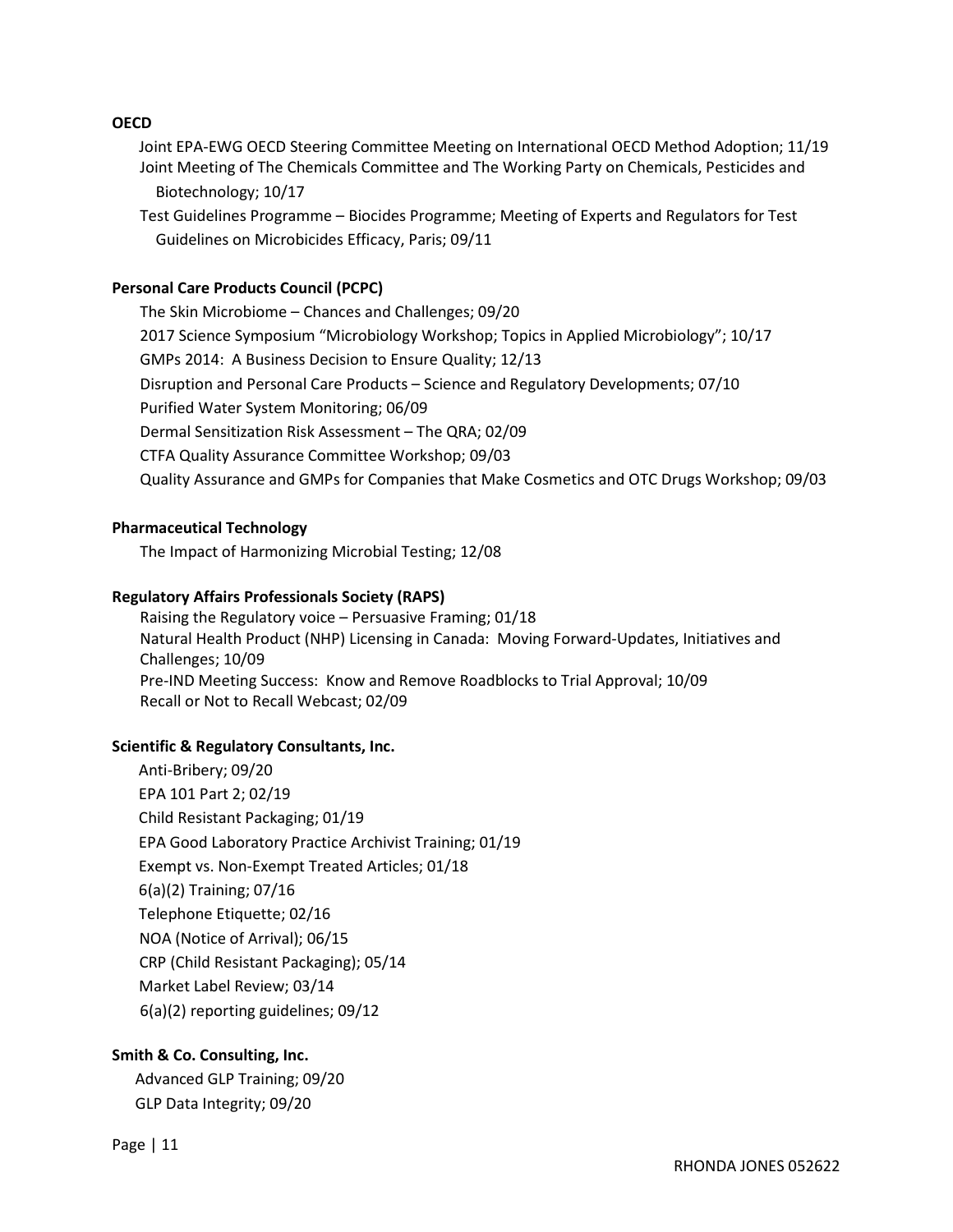GLP Refresher Training; 09/20 cGMP Training; 10/19

#### Steptoe & Johnson LLP

What's on the Food Contact Horizon; 11/18

### Society of Quality Assurance (SQA)

 Common Equipment Management Misconceptions in GLP Labs; 05/22 EPA Regulatory Update; 11/18 Management Culture & Data Integrity Governance Programs; 02/18 Tactical Questioning; 11/17 Assessing Compliance in a Cloud Computing Environment; 06/15 Good Clinical Laboratory Practices; Coloring Outside the Lines; 11/14 Good Clinical Laboratory Practices (GCLP) Auditing; 10/12

#### Society of Toxicology

Updates for FDA's GLP Regulations; 09/17

#### Thompson Publishing Group

An In-Depth Panel Discussion: Dealing with Potential FDA Enforcement; 03/12

#### United States Department of Commerce

Doing Business in Brazil; 05/12

#### Waters Corporation

Why is Electronic CDS Data a Major Data Integrity Concern for Regulators?; 04/17

#### Water Science and Technology Board

NASEM Legionella Meeting 1; 02/18

#### Webber Training

 Chlorhexidine Use and Bacterial Resistance; 09/18 The Role of Dry Surface Contamination in Healthcare Infection Transmission; 02/17 Using Expert Process to Combat Clostridium Difficile Infections; 02/17 Antimicrobial Environmental Surfaces in Healthcare Settings - Can They Really Be Beneficial?; 10/16 Use of Hypochlorite (bleach) in Healthcare Facilities; 08/16 Epidemiology, Prevention and Control of Gram Negative Antibiotic Resistant Rods; 01/16 Ebola outbreak: What are the main lessons learned for infection control?; 01/16 MERS-COV Implications for Healthcare Facilities; 03/16 Core Components for Infection Prevention and Control Programs and Action Plan; 04/16 Hand Hygiene Supports Safe Surgical Care; 05/16 Physicians, Farmers, And The Politics Of Antibiotic Resistance; 05/16 Are Your Cleaning Wipes Safe? Evidence Supporting The "One Room - One Wipe" Approach In Healthcare Settings; 06/16 Exploring the Role of Environmental Surfaces in Occupational Infection Prevention; 06/16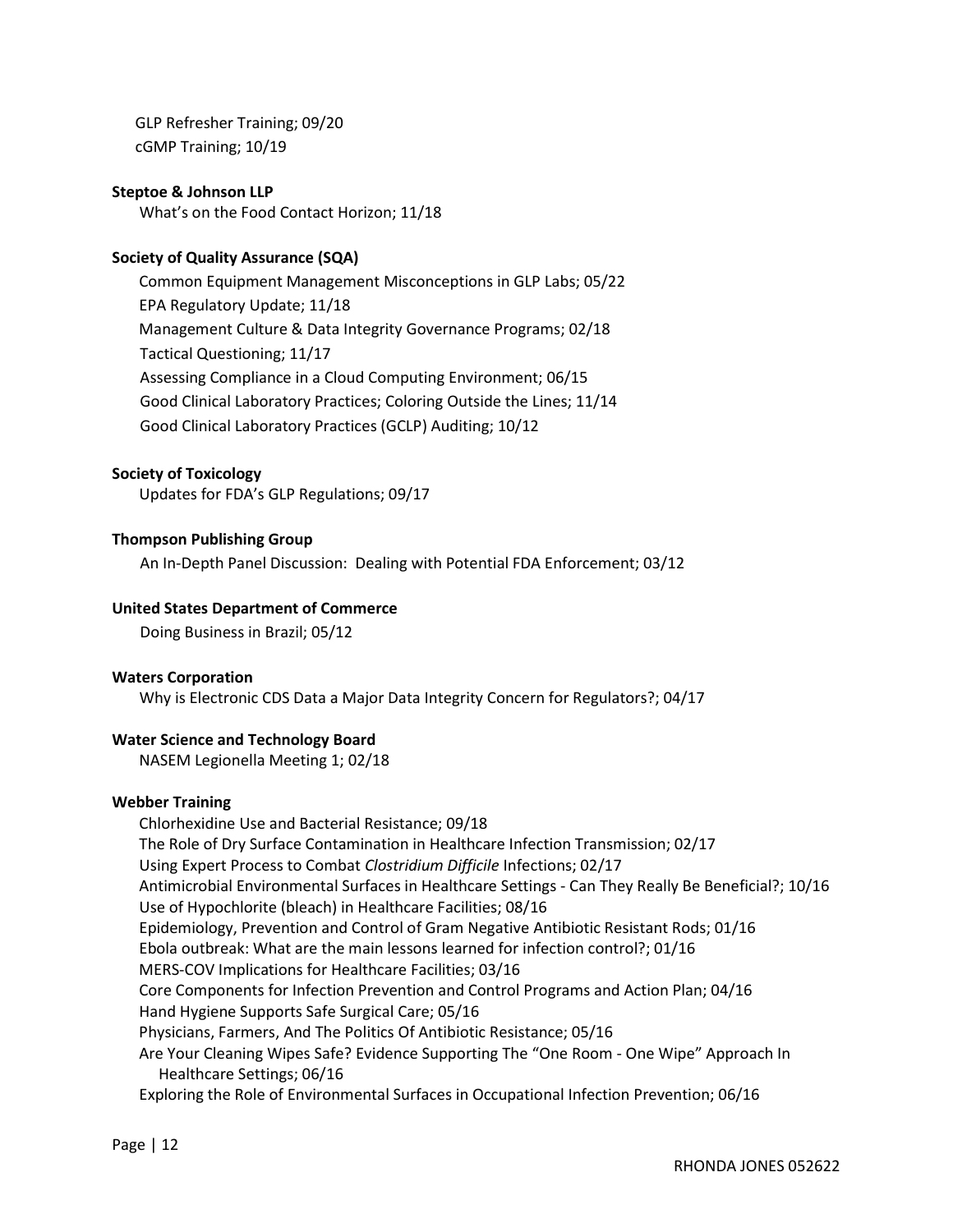All That Glistens Is Not Clean; 01/15 Infections In Home Health Care – Prevalence, Risk and Challenges; 01/15 Methods to Evaluate Hand Hygiene Products; 05/14 World Hand Hygiene Day…Clean Your Hands – Stop the Spread of Drug-Resistant Germs; 05/14 Highlights on Surgical Site Prevention; The New CDC Guidelines (and more); 08/14 How to Prevent the Spread of Multiresistant Bacteria; 03/14 Innovation and Implementation Strategic Approaches to Reduce Catheter-Related Bacteraemia: The Results of a European Multicentre Study; 06/14 Things You Never Thought of Related to Hand Hygiene Performance and Compliance; 10/13 The World Needs More Clean Hospitals; 10/13 Norovirus Control In Health and Social Care Settings; 09/13 Utilizing Hospital-to-Hospital Partnerships to Strengthen IPC; 09/13 Decontamination of High-Touch Environmental Surfaces in Healthcare: A Critical Look at Current Practices and Newer Approaches; 08/13 The Hand is Quicker than a Sneeze in the Spread of Disease; 09/12

#### West Coast Quality Training (Pacific Rim Consulting)

"Practical Approach" Seminar; Advanced GLP issues; 07/09 Good Laboratory Practices for Technical Staff; 03/06

#### Wiley Rein

 Too Good to Be True? What You and Your Company Need to Know about the Laws and Regulations Governing Disinfectants and Devices Claiming to Be Effective Against the Novel Coronavirus; 04/20

#### World of Wipes (WOW)

International Conference: Navigating the Regulatory Minefield; 06/16

#### Wright Alliance

Introduction to Toxicology; 10/20

Advanced Toxicology; 10/20

 Toxicology 101: General Principles and Applications for Assessing Human Health Effects of Chemical Substances; 02/13

Biocide Product Directive and REACH; 08/08

# PUBLICATIONS & PRESENTATIONS

#### PUBLICATIONS

Hilgren, J., Srikanth, S., Brutofsky, M., Mainquist, K., Prew, P., King, W., Jones, R., Hellickson, L., Luedtke, J., Restrepo, K., Brill, F., Quinn, P. Reproducibility problem with a proposed standard method to measure disinfection efficacy. BioRxiv. March 2022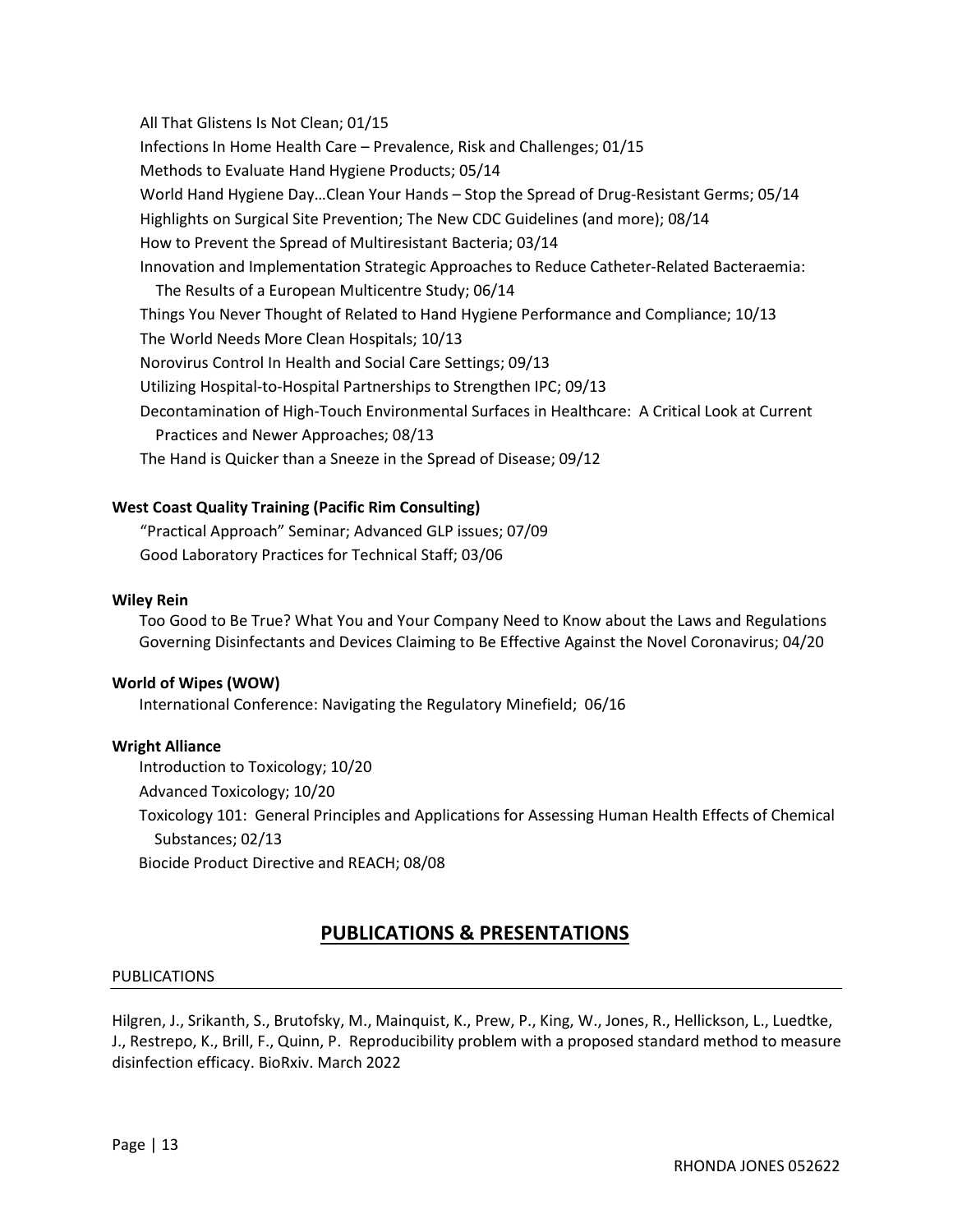Holtschlag, J., Cozad A., Jones R. Sodium Hypochlorite Preferred for Controlling the Spread of C. difficile. Managing Infection Control. 2006: 38-43.

Cozad A., Jones R. Disinfection and the prevention of infectious disease. American Journal of Infection Control. 2003: 31:243-254.

Fischler, G., Shaffer, M., Jones, R. The Healthcare Continuum Model in Handbook of Topical Antimicrobials and Their Applications (Marcel Dekker, Inc.), Eds Paulson D, 2003: Chapter 3: Healthcare Continuum: A model for the classification and regulation of topical antimicrobial products

Jones, R., Resistant Bacteria: What are the Facts?, Infection Control Today, March 2001, Vol. 5 No. 3.

Czechowski, M., Jones, R. ASTM E1427-00 Standard Guide for Selecting Test Methods to Determine the Effectiveness of Antimicrobial Agents and Other Chemicals for the Prevention, Inactivation and Removal of Biofilm. Annual Book of Standards, Vol. 11.05.

Jones, R., Jampani H., Newman J., Lee, A. Triclosan: A review of effectiveness and safety in health care settings. AJIC Journal. April 2000; 28: 184-196.

Jones, R., Jampani, H., Mulberry, G., Rizer, R. Moisturizing Alcohol Hand Gels for Surgical Hand Preparation. AORN Journal. March 2000; 71: 584-599.

Jampani, H., Lee, A., Newman, J., Jones, R. Formulation Technology: Providing A Positive Impact On Broad Spectrum In Vitro Antimicrobial Activity. AJIC Journal. February 2000: 92. Poster Session at the 4<sup>th</sup> Decennial International Conference on Nosocomial and Healthcare Associated Infections. March 5-9, 2000 in Atlanta, GA.

Jones, R. American Society for Testing and Materials: E1174 – 2000 Standard Test Method for Evaluation of Health Care Personnel and Consumer Handwash Formulation. Annual Book of Standards, Vol. 11.05.

Jones, R. Bacterial resistance and topical antimicrobial wash products. AJIC, August 1999; 27: 351-363.

Rizer, R., Jampani, H., Newman, J., Jones, R. Dermatologic Safety Profile: A Unique Feature of An Alcohol Hand Gel. SHEA Annual Meeting. 1999.

Jampani, H., Newman, J., Jones, R. Measurement of the Effects of Washing/Rinsing on the Persistence Antimicrobial Activity of an Alcohol Hand Gel. SHEA Annual Meeting. 1999.

Newman, J., Jampani, H., Newman, T. Rizer, R., Jones, R. Long Lasting Moisturization: A Paradigm Shift for a New Alcohol Hand Gel. AJIC. 1999; 27: 208-209.

Jampani, H., Lee, A., Newman, J., Jones, R. Alcohol: Novel Antimicrobial Technology for Persistent Activity. AJIC. 1999; 27: 209.

Sattar, S., Abebe, M., Jampani, H., Newman, J., Jones, R. Assessment of the Activity of an Ethanol-Containing Hand Gel against Non-Enveloped Viruses Using the Fingerpad Method. AJIC. 1999; 27: 209- 210.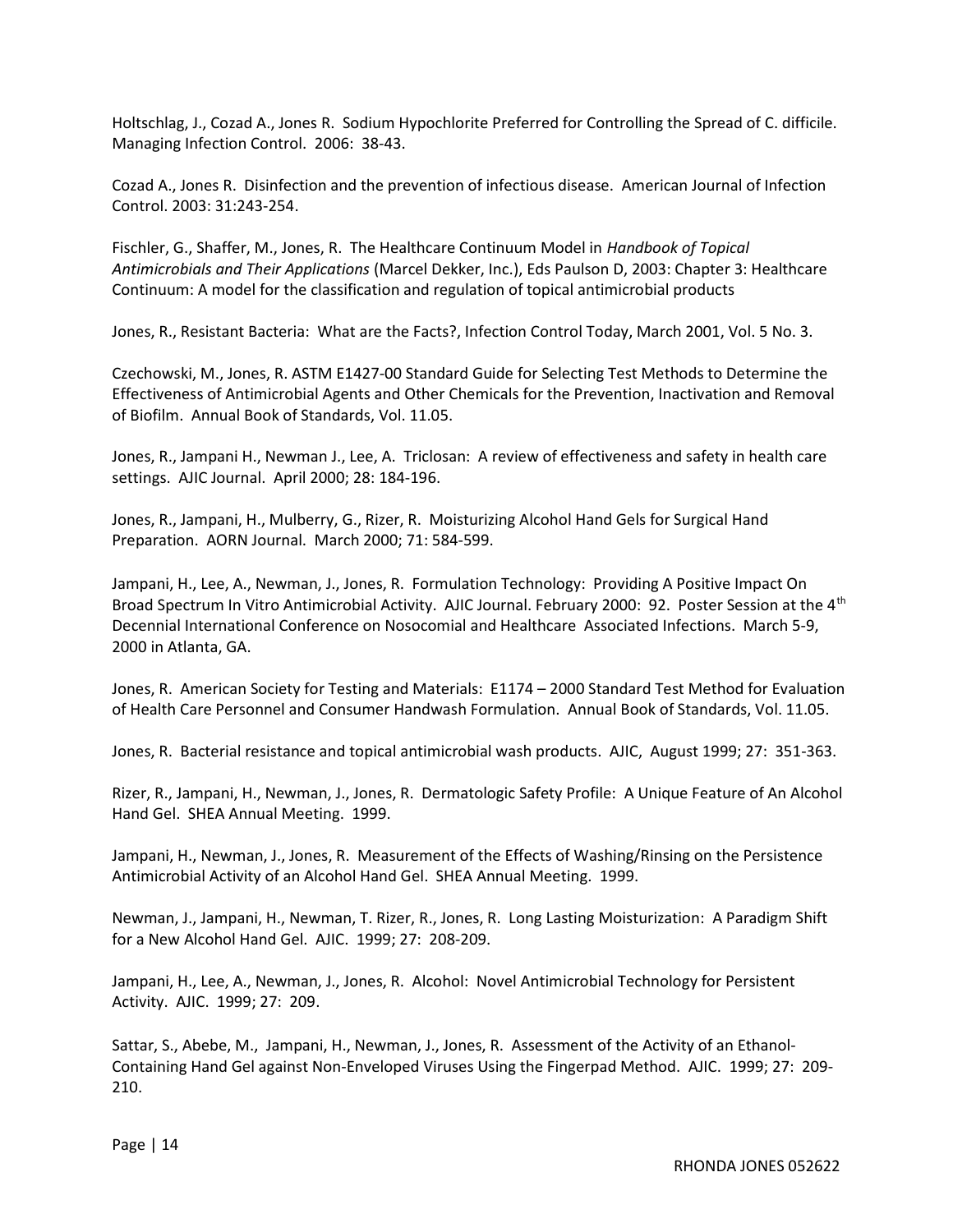Newman, J., Jampani, H., Lee, A., Mulberry G., Jones, R. The Significance of Neutralization in Antimicrobial Efficacy Test Methods. AJIC. 1999; 27: 230.

Harrison, S., Newman, J., Jampani, H., Jones, R. Selecting a Surgical Scrub Product for the Operating Room. Infection Control Today. 1999; 3: 38-44.

Jones, R. State of the Science: Bacterial Resistance. Antiseptics and Disinfectants benefits in reducing bacterial resistance? Chemical Times & Trends. 1998; 21: 36-48.

Jones, R. American Society for Testing and Materials: New Draft Standard Test Method for Evaluation of the Effects of Skin Cream/Lotion Formulations on the Antimicrobial Properties of Surgical Scrub Formulations. Submitted for ballot, 1998.

Jones, R. American Society for Testing and Materials: New Draft Standard Test Method for Evaluation of the Effects of Skin Cream/Lotion Formulations on the Antimicrobial Properties the Integrity of Latex Gloves. Submitted for ballot, 1998.

Jampani, H., Lee, A., Smith, R., and Jones, R. Quantitative Analysis of the Physical Integrity of Latex Gloves Following Treatment with Moisturizing Lotions and Creams. AJIC. 1998; 26: 168.

Jampani, H., Newman, J., Paulson, D., Riccardi, C., Beausoleil, C., and Jones, R. The Effects of Using a Moisturizing Lotion and Cream in Combination with a Chlorhexidine Scrub. Association for Professionals in Infection Control and Epidemiology. AJIC. 1998; 26: 185.

Lee, A., Newman, J., Rizer R.L., and Jones, R. The Effects of Topical Products on Skin Patch Reactions Elicited by Latex Glove Material. AJIC. 1998; 26: 175.

Jampani, H., Lee, A., Newman, J., and Jones, R. A Comprehensive Comparison of the In Vitro and In Vivo Antimicrobial Effectiveness of Triclosan, Chlorhexidine, Alcohol/Chlorhexidine, and Polaxamer Iodine Topical Formulations. Association for Professionals In Infection Control and Epidemiology, Inc. AJIC. 1998; 26: 186.

Jones, R. Antiseptic Resistance and Topical Antimicrobial Wash Products. FDA Joint Meeting of the FDA Nonprescription Drugs and Anti-Infective Drugs Advisory Committees. FDA Public Docket 75N-183H. January, 1997.

Jones, R. The Healthcare Continuum: A Classification Model for Topical Antimicrobial Products, Including Those Used in the Food Industry. Dairy, Food, and Environmental Sanitation, Vol. 18, No. 6, Pages 352- 358, June 1998.

Jones, R. American Society for Testing and Materials: New Standard Test Method for the Assessment of Microbiology Activity of Test Formulations Using a Time-Kill Procedure. Submitted for ballot, 2001

Jampani, H., Lee, A., Newman, J., Jones, R. Formulation Technology: Providing a Positive Impact on Broad Spectrum In Vitro Antimicrobial Activity. AJIC. 2000, February

Stone, P., Newman, J., Jampani, H., Jones, R. Interpreting Antimicrobial Activity Test Data: A Powerful Tool for Product Selection. Infection Control Today. 1999, July

Page | 15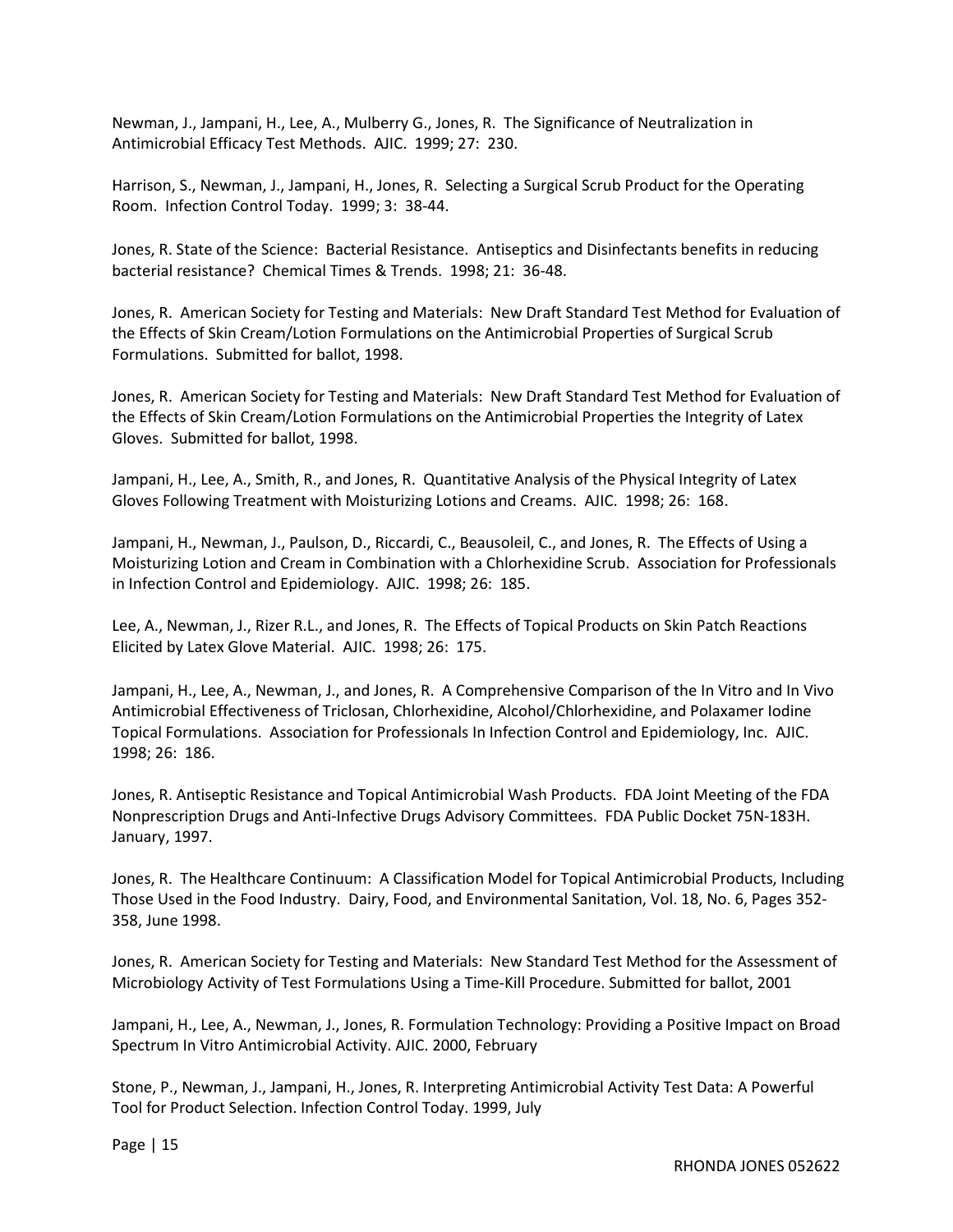#### PRESENTATIONS

Jones, R., 2022 Presented "Covid-19 Lessons: EPA PPDC's emerging pathogens work group recommendations and next steps." Hosted by Chemical Watch, Biocides USA 2022

Jones, R., 2022 Presented "The latest efficacy testing developments, requirements and technologies: Quantitative towelette method, ESS guidance, soft surface disinfection, and more." Hosted by Chemical Watch, Biocides USA 2022

Jones, R., 2021. Presented "Electrostatic Sprayers for Disinfectants: EPA Registration, Stakeholder Experience, and Proper Use" hosted by International Sanitary Supply Association, Inc. (ISSA), 2021

Jones, R., Cook, A., Jain, K., Blackburn, T., 2021. Presented "Emerging Pathogens Workgroup Report" hosted by Environmental Protection Agency Pesticide Program Dialogue Committee (EPA PPDC), 2021

Jones, R., 2020. Presented "Cleaning Products: A Regulatory Review" hosted by International Sanitary Supply Association, Inc. (ISSA) and Household & Commercial Products Association, Inc. (HCPA), 2020

Jones, R., 2020. Presented "Hand Sanitizers and the FDA", hosted by International Sanitary Supply Association, Inc. (ISSA), 2020

Jones, R., 2020. Presented "Update on research activities with the OECD quantitative method for liquid disinfectants" hosted by CEN/TC 216/WG 5, January 28, 2020

Tomasino, S., Jones, R., Presented "Equivalence Work Group Update", hosted by EPA-EWG OECD Steering Committee Meeting, November 21, 2019

Jones, R., 2019. "So You Want to Get Into the EPA Antimicrobial Market", Hosted by VEEVA,2019

Jones, R., 2019. "810s: Efficacy Test Guidelines for Public Health Pests", Hosted by Center for Biocide Chemistries, 2019

Jones, R., Hilgren, J., 2019. Presented Update on U.S. Research Activities with the OECD Quantitative Method for Liquid Disinfectants, Hosted by International Association for Soaps, Detergents and Maintenance Products (AISE), 2019

Jones, R. 2108. Presented Status of the Changing Regulation of OTC Antiseptics, Hosted by American Society for Testing & Materials (ASTM), 2018

Jones, R. 2018. Presented FDA's New Approach to Regulating Antimicrobial Soaps and New EPA 810 Efficacy Guidelines for Disinfectants, Sanitizers and Other Antimicrobial Pesticides, hosted by International Sanitary Supply Association, Inc. (ISSA), 2018

Burnside, D.M., Jones, R. "2018 Update on EPA 810 Efficacy Guidelines", ASTM E35.15 Meeting. 2018

Page | 16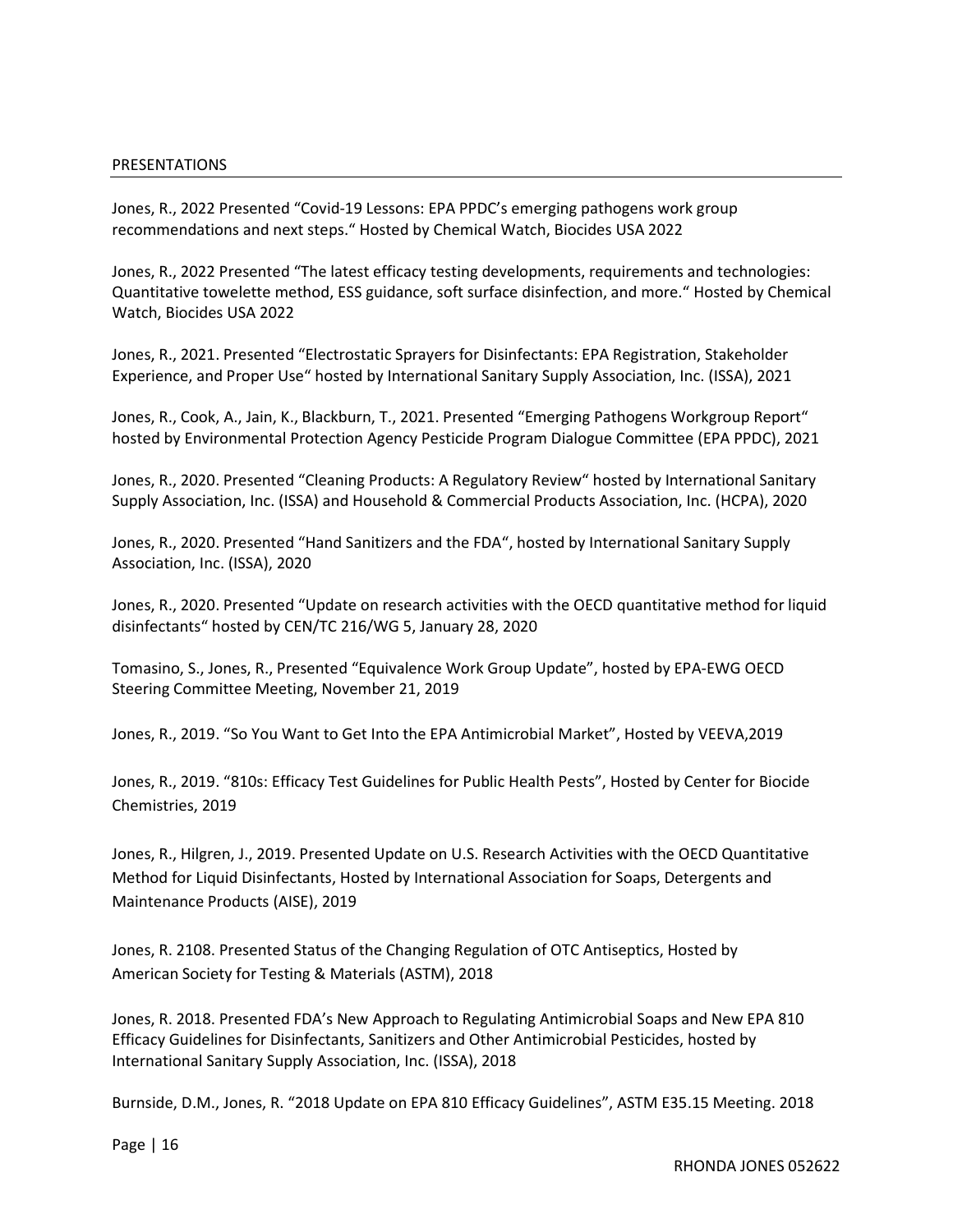Jones, R. 2018. Presented HCPA Antimicrobial Division: ATP Retool Concepts/Strategies, hosted by Household & Commercial Products Association, Inc. (HCPA), 2018

Jones, R. 2018. Presented Update on FDA Healthcare Antiseptic Monograph, hosted by International Sanitary Supply Association, Inc. (ISSA), 2018

Jones, R. 2017. Presented ASTM Ballot of E2197, hosted by ASTM, 2017

Jones, R. 2017. Presented Update on Antibacterial Washes & Rubs during the ISSA Forum, hosted by International Sanitary Supply Association, Inc. (ISSA), 2017

Jones, R. 2017. Presented Efficacy Testing 1 & 2 during the US/Global Biocides (Antimicrobials) Regulation Conference, hosted by Chemical Watch and European Biocides Information Network, 2017

Jones, R. Rottjakob, D., 2017. "Presented "EPA Testing: Efficacy, Acute Toxicology, & Chemistry", U.S. Environmental Protection Agency/Consumer Specialty Products Association Joint session; 01/17

Jones, R. 2014. Presented on the impact of efficacy test method changes on public health antimicrobial products during the US/Global Biocides (Antimicrobials) Regulation Conference, hosted by Chemical Watch and European Biocides Information Network, 2014

Jones, R. 2012. "The OECD Bactericidal Method: Collaborative Analysis & Additional Data", EPA BEAD 2012 Technical Workshop on Antimicrobial Efficacy Test Methods and Activities, 2012.

Jones, R. 2012. "The OECD Bactericidal Method: Collaborative Analysis & Additional Data", EPA AD.

Jones, R. 2012. "The OECD Bactericidal Method: Collaborative Analysis & Additional Data", CSPA.

Jones, R. 2012. Testimony on Disinfectant Regulation and Testing, National Advertising Division.

Jones, R. 2011. "Draft OECD Test Guidelines: Concerns, Issues, & Impact"; OECD Test Guidelines Program – Biocides Program; Meeting of Experts and Regulators for Test Guidelines on Microbicides Efficacy 2011.

Jones, R. 2008. "Environmental Disinfection and the Prevention of Infectious Disease". 2008 Cleaning Science Conference & Symposium; 06/08

Jones, R. 2007. "Draft Mold Policy: An Industry Perspective". And, Moderator for Day Two. EPA 8<sup>th</sup> Annual Antimicrobial Division Program; 05/07

Jones, R. 2005. "Biofilms 2005", Society for Industrial Microbiology Meeting.

Jones, R. 2005. "Efficacy Issues". And, Moderator for Day One. EPA 7<sup>th</sup> Annual Antimicrobial Division Program; 11/05